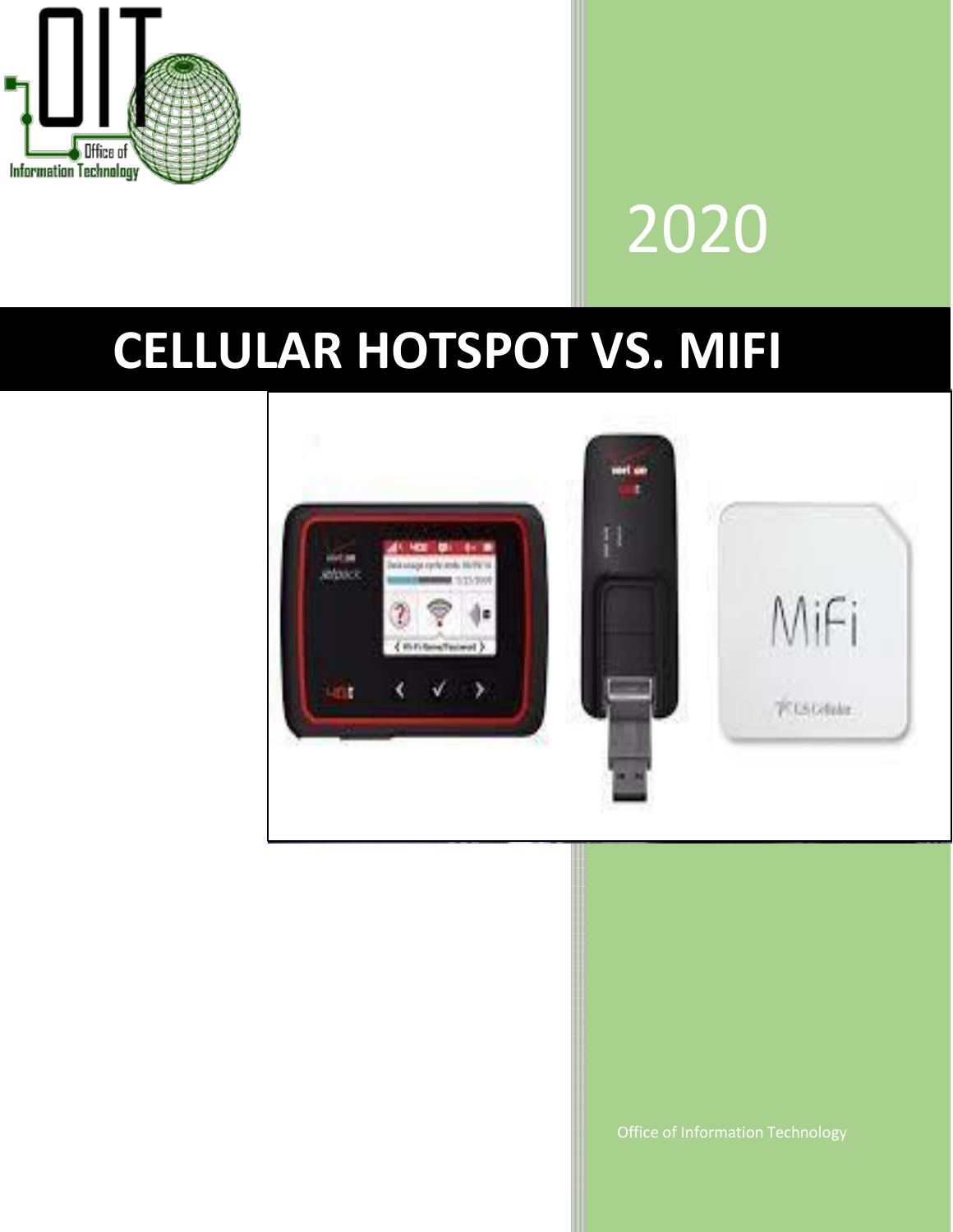

## **CELLULAR HOTSPOT VS. MIFI**

Currently there are two options for providing "mobile" Wi-Fi connectivity for wireless portable devices such as your laptop, tablet or cell phone -- either using a MiFi Device or activating a Hotspot on your county-issued cell phone.

Either option is very helpful if an employee lives and/or works in a remote location where there is limited or no wireless service. For additional information, please refer to the chart below:

| <b>CELLULAR DEVICE OPTIONS</b> |  |  |
|--------------------------------|--|--|
|--------------------------------|--|--|

| <b>MIFI DEVICE</b>                                                                                    | <b>HOTSPOT</b>                                                                                                                                                                                                                          |
|-------------------------------------------------------------------------------------------------------|-----------------------------------------------------------------------------------------------------------------------------------------------------------------------------------------------------------------------------------------|
| Cost- Device Model Costs Vary - Cellular Plan \$39.99 a month                                         | Cost-Feature activated on cellular device at \$10.00 a month                                                                                                                                                                            |
| (additional cost to agency cellular bill)                                                             | (addition cost to agency cellular bill)                                                                                                                                                                                                 |
| Battery-Has its own battery so it won't drain the battery on a<br>smartphone, laptop or tablet device | Battery-Will drain cell phone battery quickly if using to connect<br>for a long period of time or if multiple devices are connected. If<br>the mobile phone battery is depleted the user will be out of<br>phone service and connection |
| Connections- Can connect many devices at the same time, such                                          | <b>Connections-</b> Can connect 5-10 other wireless devices                                                                                                                                                                             |
| as laptops, tablets and smartphones                                                                   | depending on the mobile device being used                                                                                                                                                                                               |
| Travel- Can use within the US and while traveling outside the US                                      | Travel- Can use within the US and while traveling outside the US                                                                                                                                                                        |
| if you have a connection to carrier network. Data charges apply                                       | if you have a connection to your carrier network. Data charges                                                                                                                                                                          |
| according to your international travel plan or roaming rates                                          | apply according to your international travel plan or roaming rates                                                                                                                                                                      |
| <b>Distance-</b> Stay connected even if MiFi is not in close range                                    | <b>Distance-</b> Must stay within 30 feet of wireless device to stay<br>connected or connection will be lost                                                                                                                            |

If you are interested in either service, please do the following:

1. Submit an EasyVista ticket under "Mobile Devices" for MiFi Device | Hotspot Requestshown here:

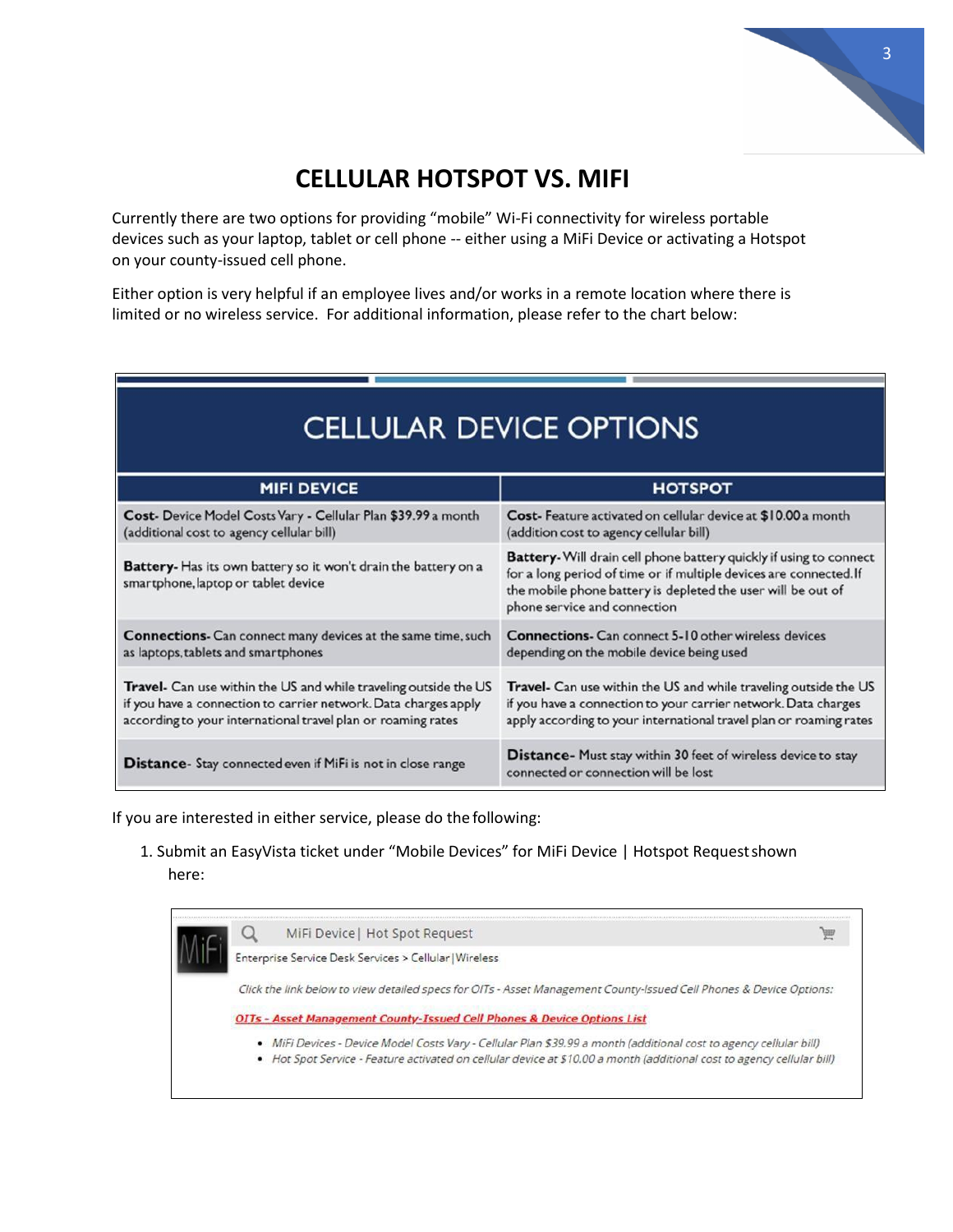

If you select a MiFi device,

- 1) OIT Cellular/Wireless will place an order for a device that will be activated and charged to your cellular account for \$39.99 per month.
- 2) Cellular/Wireless will notify your agency Cellular Coordinator once the device arrives and is ready for pickup.
- 3) To activate the device:
	- a. Press and hold the **Power button** until "MiFi" appears on the display, then release.  $\rightarrow$  Activation is performed automatically and may take several minutes to complete.
	- b. From the Welcome Tutorial screen, swipe left to navigate through the tutorial then tap the **Home icon** (upper-right) when finished.
- 4) Once the employee has the device at home:
	- a. Power on the device and allow the Wi-Fi network connection between the Jetpack and a device (computer/laptop).  $\rightarrow$ The Wi-Fi name and password are obtained via the LED of the Jetpack.

If you request a Hotspot activation on your county-issued cell phone:

- 1) OIT Cellular/Wireless will contact the carrier service to activate HOTSPOT feature on the employee's county-issued cell phone.
- 2) Cellular/Wireless will notify the agency Cellular Coordinator and employee to perform the following steps on their phone once service is activated.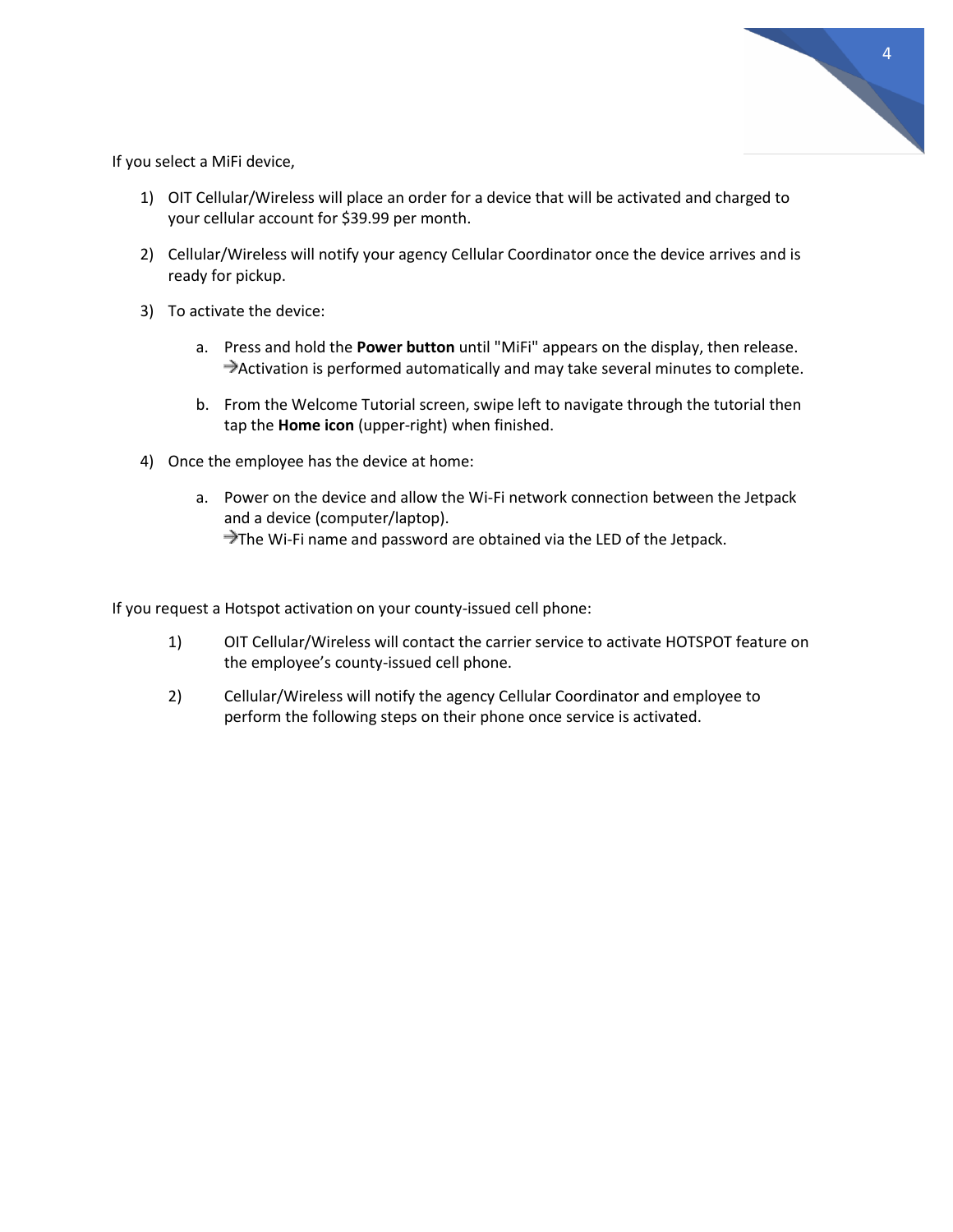#### Activation of Hotspot on iPhone



5